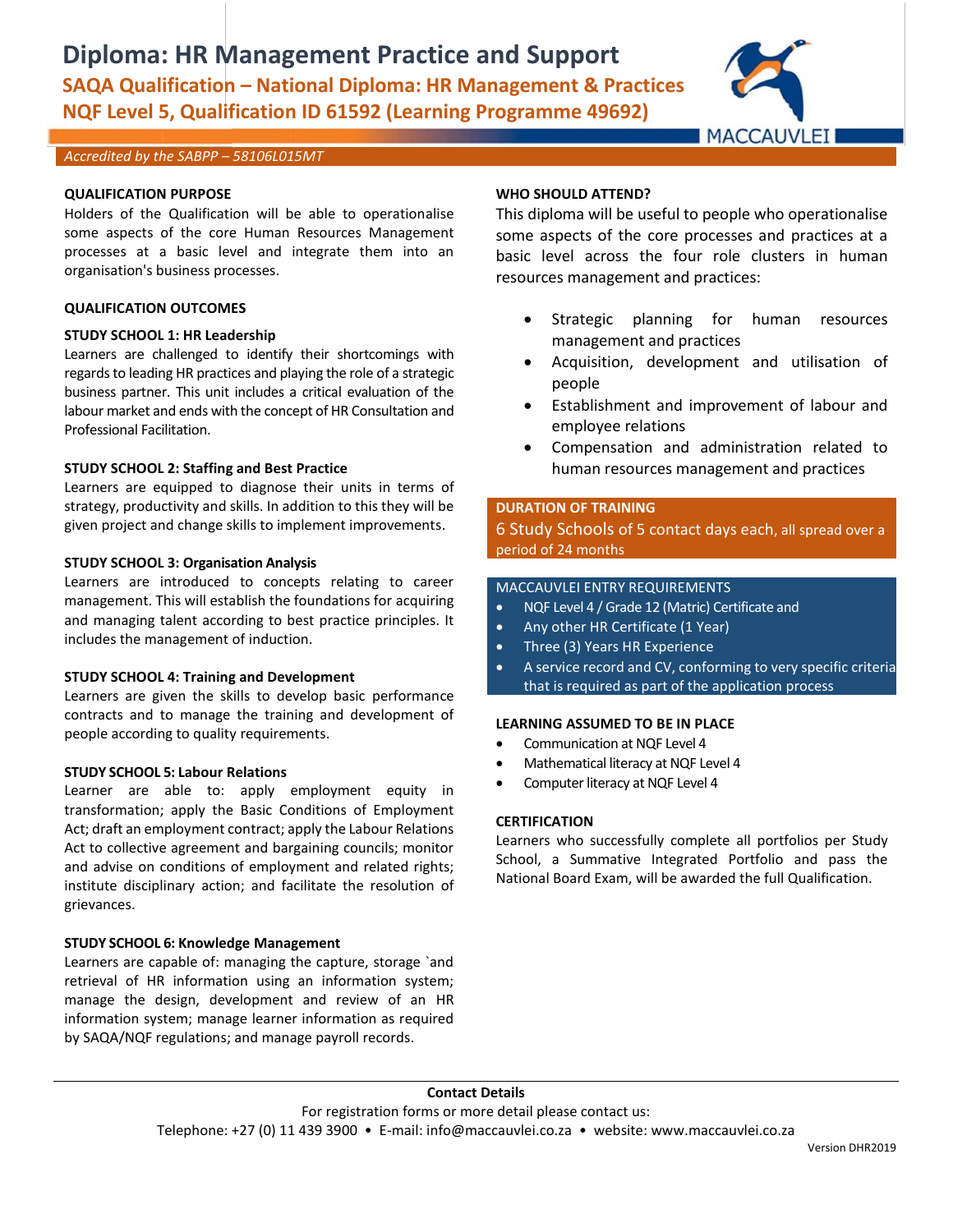# **Diploma: HR Management Practice and Support**





## **MACCAUVLEI**

| <b>Core</b><br><b>Fundamental</b> | <b>Unit Standard</b>             | <b>Unit Standard</b>                                                                                                                         | Level | <b>Credits</b> |  |  |  |
|-----------------------------------|----------------------------------|----------------------------------------------------------------------------------------------------------------------------------------------|-------|----------------|--|--|--|
| <b>Elective</b>                   | ID                               |                                                                                                                                              |       |                |  |  |  |
| <b>Study School 1</b>             |                                  |                                                                                                                                              |       |                |  |  |  |
| Core                              | 117871                           | Facilitate learning using a variety of given methodologies                                                                                   | 5     | 10             |  |  |  |
| Core                              | 15229                            | Implement codes of conduct in the team, department or division                                                                               | 5     | 3              |  |  |  |
| Core                              | 252034                           | Monitor and evaluate team members against performance standards                                                                              | 5     | $\overline{4}$ |  |  |  |
| Core                              | 15220                            | Set, monitor and measure the achievement of goals and objectives for a team, department<br>or division within an organisation                | 5     | $\overline{4}$ |  |  |  |
| Fundamental                       | 10044                            | Implement a generic communication strategy                                                                                                   | 5     | 10             |  |  |  |
| Fundamental                       | 12433                            | Use communication techniques effectively                                                                                                     | 5     | 8              |  |  |  |
| Fundamental                       | 115791                           | Use language and communication strategies for vocational and occupational learning                                                           | 5     | 5              |  |  |  |
| <b>Study School 2</b>             |                                  |                                                                                                                                              |       |                |  |  |  |
| Core                              | 114882                           | Develop holistic productivity improvement strategies and plans                                                                               | 5     | 10             |  |  |  |
| Core                              | 15215                            | Identify and interpret best practice quidelines, and plan for and implement best practice<br>within the team, department or division         | 5     | 4              |  |  |  |
| Core                              | 114886                           | Measure and assess the factors that influence labour productivity and establish the relative<br>impact of each factor                        | 5     | 8              |  |  |  |
| Core                              | 10148                            | Supervise a project team of a business project to deliver project objectives                                                                 | 5     | 14             |  |  |  |
| Core                              | 12138                            | Conduct an organisational needs analysis                                                                                                     | 6     | 10             |  |  |  |
| Fundamental                       | 110528                           | Compile and control a budget for a range of office supply requirements                                                                       | 5     | $\overline{4}$ |  |  |  |
| Elective                          | 114885                           | Prepare and communicate a productivity improvement plan for a functional unit                                                                | 5     | 6              |  |  |  |
| Elective                          | 114879                           | Promote a productivity improvement strategy                                                                                                  | 5     | 10             |  |  |  |
|                                   |                                  | <b>Study School 3</b>                                                                                                                        |       |                |  |  |  |
| Core                              | 7848                             | Manage the induction of new staff                                                                                                            | 5     | 5              |  |  |  |
| Core                              | 15214                            | Recognise areas in need of change, make recommendations and implement change in the<br>team, department or division                          | 5     | 3              |  |  |  |
| Core                              | 12140                            | Recruit and select candidates to fill defined positions                                                                                      | 5     | 9              |  |  |  |
| Elective                          | 11911                            | Manage individual careers                                                                                                                    | 5     | 5              |  |  |  |
| <b>Study School 4</b>             |                                  |                                                                                                                                              |       |                |  |  |  |
| Core                              | 115753                           | Conduct outcomes-based assessment                                                                                                            | 5     | 15             |  |  |  |
| Core                              | 15232                            | Co-ordinate planned skills development interventions in an organisation                                                                      | 5     | 6              |  |  |  |
| Elective                          | 15228                            | Advise on the establishment and implementation of a quality management system for skills<br>development practices in an organisation         | 5     | 10             |  |  |  |
| Elective                          | 263976<br>(Previously<br>114924) | Demonstrate understanding of the outcomes-based education and training approach within<br>the context of a National Qualifications Framework | 5     | $\overline{4}$ |  |  |  |
| Elective                          | 15217                            | Develop an organisational training and development plan                                                                                      | 5     | 6              |  |  |  |
| Elective                          | 252041<br>(Previously<br>15222)  | Promote a learning culture in an organisation                                                                                                | 5     | 3              |  |  |  |
| Elective                          | 15221                            | Provide information and advice regarding skills development and related issues                                                               | 5     | 4              |  |  |  |

### **Contact Details**

For registration forms or more detail please contact us:

Telephone: +27 (0) 11 439 3900 • E-mail: info@maccauvlei.co.za • website: www.maccauvlei.co.za